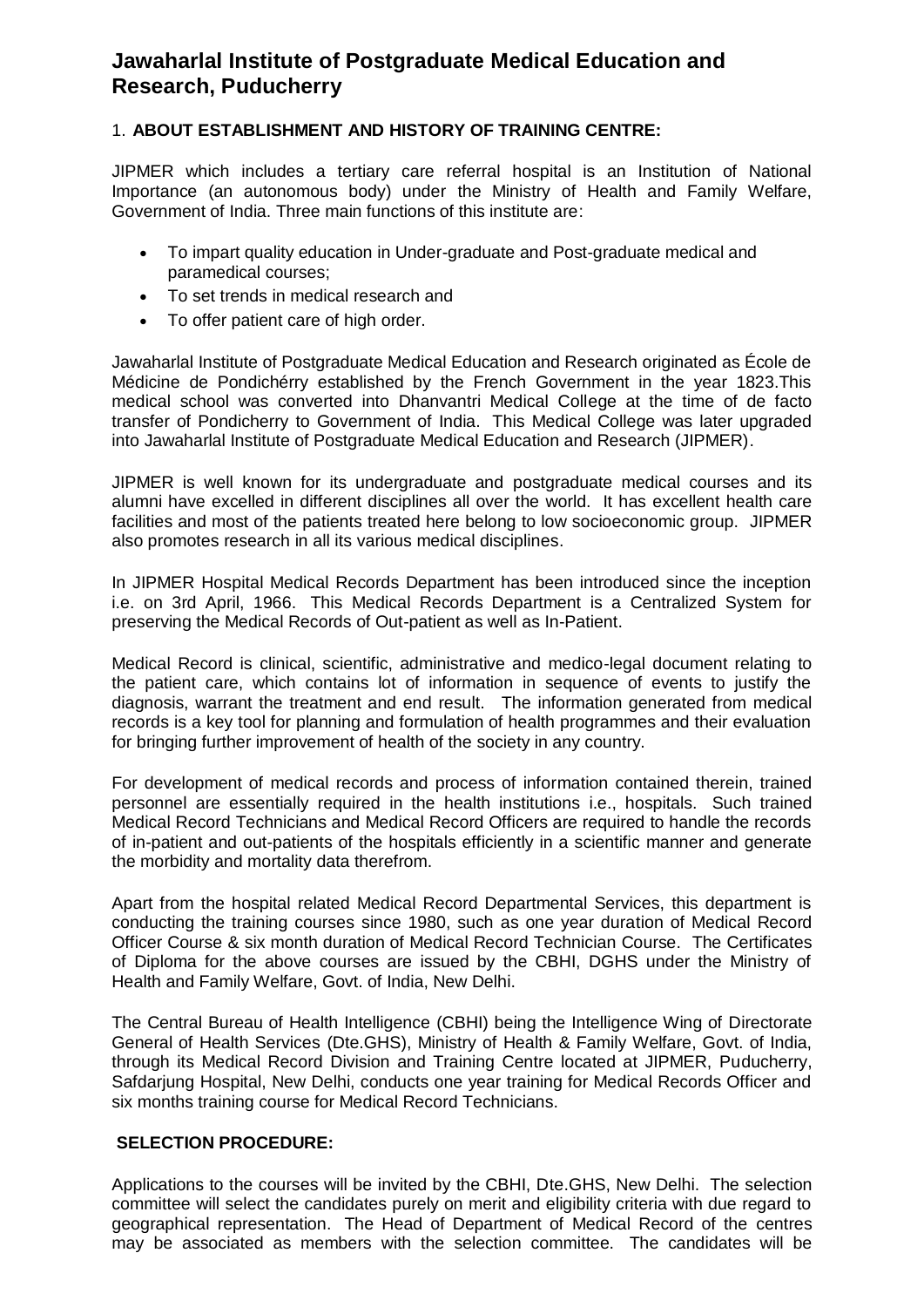allotted to the training centres taking into view, the choice of the candidates. Advance applications will not be entertained. The Selection of Candidates for the training courses is done by the CBHI, New Delhi. The candidates are admitting to these courses on deputation basis.

#### **DISCIPLINE:**

Rules of discipline as laid down by the training centre/institute should be observed strictly. Any candidate violating the discipline will run the risk of termination of his/her candidature from the course.

### **SYLLABUS:**

The syllabus which was being used for conducting the MRO / MRT courses through its training centres was designed by CBHI.

#### 2. **ORGANOGRAM**



# **3. Contact information of MRD JIPMER, Puducherry:**

| S. No. | <b>Name</b>                       | <b>Designation</b>              | <b>Email ID</b>                       | <b>Contact No.</b>       |
|--------|-----------------------------------|---------------------------------|---------------------------------------|--------------------------|
| 1.     | Dr. Rakesh Aggarwal               | <b>Director</b>                 | director@jipmer.edu.in                | 0413-2272901             |
| 2.     | Prof. Pankaj Kundra               | Dean<br>Academic                | dean@jipmer.edu.in                    | 0413-2298555,<br>2912111 |
| 3.     | Dr. Ashok Shankar<br><b>Badhe</b> | Medical<br>Superintendent       | ashok.b@jipmer.edu.in                 | 0413-2296502             |
| 4.     | Dr. Anita Rustagi                 | Addl. Medical<br>Superintendent | rustagianita@gmail.co<br>m            | 0413-2296503             |
| 5.     | Dr. R.<br>Kanagarethinam          | Officer in<br>charge of MRD     | $dr$ kanagarethinam $@$ gm<br>ail.com | 0413-2298051             |